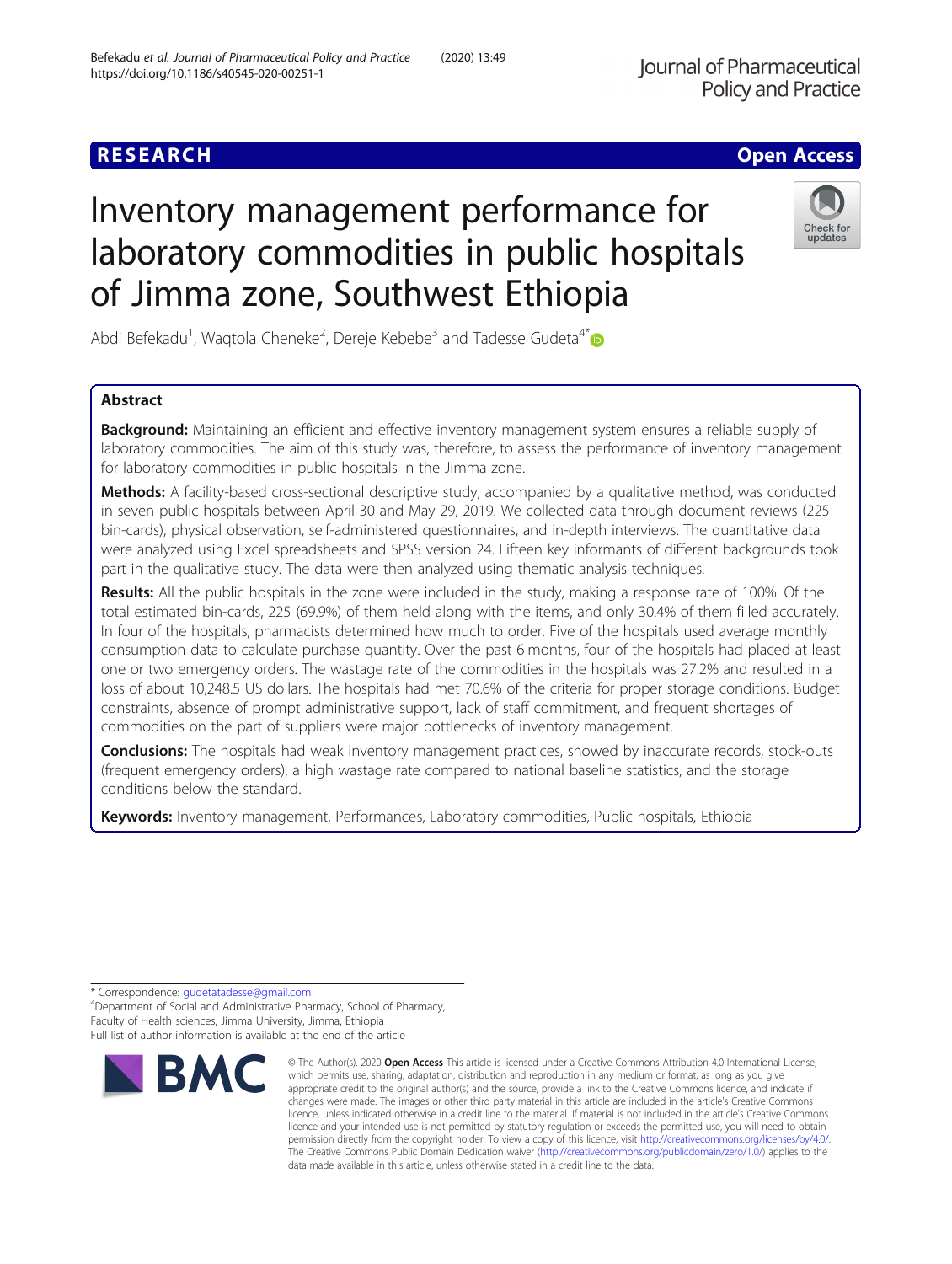# Background

Laboratory facilities are integral parts of health care and assist the provision of quality health services through reliable diagnosis and monitoring of medical outcomes [[1](#page-10-0)–[3\]](#page-10-0). Nevertheless, their effectiveness relies on the sustainable availability of supplies, chemicals, and reagents with working equipment and facilities [[3](#page-10-0)]. Hence, proper inventory management may help to attain the expected achievement [[4\]](#page-10-0).

Inventory management (IM) is a core component of supply chain management that protects healthcare against disruption of service provision [\[5,](#page-10-0) [6\]](#page-10-0). After commodities procured and received by the hospital organization or company, it must be delivered to the point of service provision where the customers obtain the products/services. During this process, IM informs store managers and logistic officers when to order or issue, how much to order or issue, and how to maintain adequate stock to avoid shortages and oversupplies [\[7](#page-10-0)–[9\]](#page-10-0).

IM will not seamlessly run if the management supports, which form the heart of the logistics cycle, are not operational. Information systems, human resources, supervision, monitoring, and evaluation are some of the management support measures. Information is the driver of the logistic process, including inventory control; it is ridiculous to make inventory decisions without complete and timely data [[9\]](#page-10-0). Moreover, the recruitment of trained human resources, regular supportive supervision, continuous reporting, and periodic evaluation of inventory control activities help to allow the prudent use of resources and boost service levels [\[10](#page-10-0), [11](#page-10-0)].

However, the quality of laboratory services in resource-limited countries such as Africa is not satisfactory [\[12](#page-10-0), [13](#page-10-0)]. The issues are mostly due to a lack of resources, improper logistic activities, and inadequate administrative support [\[14\]](#page-10-0). For example, surveys in Rwanda, Zimbabwe, and Southern Tanzania show that health institutions have ineffective inventory control, improper storage conditions, insufficient storage capacity, and poor quality reports. As a result, they end up with erroneous order size and wrong quantity decisions, frequent stock-outs of supplies, high expiration, and increased associated costs. Additionally, a lack of skills in commodity management and limited funds for laboratory commodities become challenging [[15](#page-10-0)–[17](#page-10-0)].

The existing laboratory system in Ethiopia is structured within the context of the country's general health care system. Besides health centers and health posts, this system comprises hospitals at the federal, regional, zonal, and district levels. FMoH strives to ensure that all Ethiopians have access to medical laboratory services. If there are no laboratories, a referral system should be in place for sending samples to the closest reference laboratory [[18\]](#page-10-0).

Despite all policy efforts, the health facilities of the country share common problems with other low-income countries. For instance, in the 2018/19 budget year, the Ethiopian Pharmaceuticals Supply Agency (EPSA) allocated 14% (24,540,777.49 USD) of pharmaceuticals budget for laboratory commodities [[19](#page-10-0)]. Nonetheless, there are still shortages of laboratory supplies and reagents, including common and basic test kits [\[18](#page-10-0)].

Hence, as part of monitoring and evaluation, undertaking performance assessment helps to identify the weaknesses and bottlenecks of managing inventory. There are several metrics used to assess the efficiency of inventory management. The aim and context of the organization decide the choice of the indicators used [[20](#page-10-0)]. Various supply chain protocols, including the Laboratory Services Assessment Tool (ATLAS), provide key performance metrics that can help for evaluating inventory management practices at both national and facility levels [\[21\]](#page-10-0).

Previous studies used some of the indicators to assess inventory management activities for essential medicines, e.g., [\[10](#page-10-0), [22](#page-10-0)–[25](#page-11-0)]. However, there are few kinds of research on the management of laboratory commodity logistics yet not specific to inventory management. Thus, as far as the information of the investigators concerned, no study on the field of laboratory inventory practice has been conducted in Jimma zone. On the other hand, there are seven public hospitals in the area, one of which is a specialist hospital serving all the southwestern part of Ethiopia [\[26](#page-11-0), [27\]](#page-11-0). Therefore, this study was aimed to assess inventory management performance for laboratory commodities in public hospitals in Jimma zone, Southwest Ethiopia.

# Methods

# Study area and period

The study was done in public hospitals in Jimma zone, Oromia regional state, southwestern Ethiopia. Jimma zone is one of the largest zones in the regional state of Oromia, with an area of  $15,568.58 \text{ km}^2$  and located 352 km away from the capital city of the country, Addis Ababa. It is divided administratively into 18 districts, including Agaro, Chora Botor, Dedo, Gera, Gomma, Guma, Kersa, Limmu Kosa, Limmu Sakka, Mana, Omo Nada, Seka Chekorsa, Setema, Shebe Senbo, Sigmo, Sokoru, Tiro Afeta, and Jimma City. The zone has 770 health institutions, including health centers ( $n =$ 110), health posts ( $n = 486$ ), private clinics ( $n = 156$ ), military hospitals ( $n = 2$ ), private hospitals ( $n = 1$ ), NGO clinics ( $n =$ 4), diagnostic laboratories ( $n = 4$ ), and public hospitals (one referral, five district hospitals, and one zonal hospital).

# Study design

A hospital-based descriptive cross-sectional study complemented with a qualitative method was conducted from April 30 to May 29, 2019.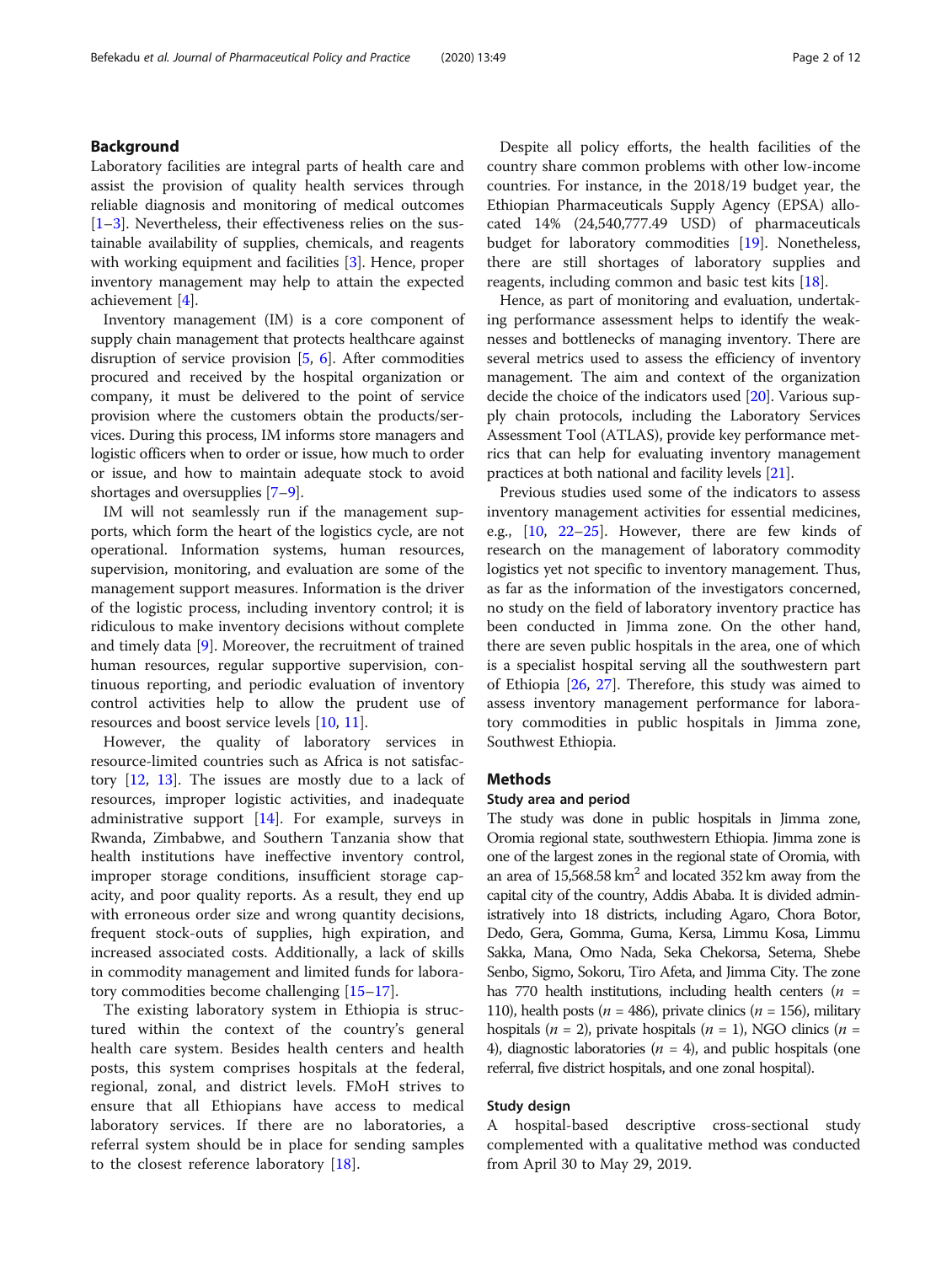# Source populations, study units, and data sources

The source populations were all health facilities, laboratory commodities, health professionals, and logistics documents. The study units were public hospitals and laboratory commodities. The data sources were bin-cards, storekeepers, Health Commodity Management Information System (HCMIS)/Dagu facility, registry of expired or damaged items, and receipt vouchers (model 19).

# Inclusion and exclusion criteria

We chose public hospitals because they provide health services to larger communities and are also funded by the government directly. Besides, they demanded a larger proportion of the annual budget allocated to health facilities. In Ethiopia, supplies, kits, and reagents for advanced laboratory tests are also not accessible in lower-level public facilities, such as in health centers and health posts. Participants with a service year less than 6 months and those who were not present during the study period were excluded.

# Sampling size determination and sampling procedures

The study included all public hospitals (i.e., seven) in Jimma zone. Regarding commodities, we included the core laboratory items suggested by the Assessment Tool for Laboratory Services (ATLAS) [\[21](#page-10-0)], which are 46 in total. The sample size of bin-cards depended on the selected laboratory products. As a result, 46 bin-cards from each hospital were expected that could also make 322 cards. The HCMIS, model 19, and the registry of damaged/expired products were also reviewed to determine the wastage rate and value of unused items. The registration dates of the unused items were used to distinguish the corresponding model and to access the starting balance of the items and quantity received in the software (HCMIS). We also selected seven experienced storekeepers for self-administered questionnaires.

## Measurements

The key performance indicators adopted from the USAID delivery project logistic indicators assessment tool (LIAT) [\[28](#page-11-0)], Assessment Tool for Laboratory Services (ATLAS) [\[21\]](#page-10-0), and integrated pharmaceuticals logistics system of Ethiopia (IPLS) [[29\]](#page-11-0) were used to measure the inventory management performance of the hospitals. The indicators or variables, along with their descriptions, are available in a supplementary file [1.](#page-9-0)

# Data collection procedures

Structured questionnaires and checklists developed based on the LIAT [\[28](#page-11-0)], ATLAS [\[21](#page-10-0)], and IPLS [[29](#page-11-0)] were used to capture the quantitative data. Such data were obtained from store managers using selfadministered questionnaires and through observation and document review using checklists. The structured questionnaire had two parts. The first part consisted of the socio-demography characteristics of the hospital pharmacy staff. And the second part contained questions dealing with facility characteristics such as stock-taking practices, ordering and receiving activities, and availability and utilization of LMIS tools. The checklists were used to collect data that could help to determine inventory accuracy, stock out rates, wastage rates, bin-card updating practices, and storage conditions of medical stores.

# Data processing and analysis

Data were entered into Epidata version 3 for cleaning and exported to SPSS version 24 for analysis. The Excel spreadsheet version 16 was also used to calculate inventory accuracy, stock out rates, and wastage rates. And then, the outputs were transferred to SPSS for further analysis. The results were then displayed using charts, graphs, and texts.

# For the qualitative study

In-depth face-to-face interviews were conducted with fifteen key informants (KIs). The number of KIs was dependent on information saturation, i.e., the interviews ended as soon as the new interviewee reiterated what had already been stated. Furthermore, the selection of the participants took into account the service year and the role in the logistic process. Accordingly, hospital storekeepers, laboratory managers, and pharmacy directors were purposively included in the interviews. One of the investigators moderated the interviews to ensure the accuracy of the details. Open-ended and probing questions were designed to explore the complexities of laboratory product management. We conducted the interviews in local languages, Afan Oromo and Amharic, and the records were audio typed. Each, on average, lasted for 45 min. Oral informed consent was received from each respondent ahead of the interview, and their confidentiality was kept private. The records were stored in separate discs protected with a password. After rehearsing, the investigators transcribed the recording into the English language. Then, one of the qualitative research experts at Jimma University verified the accuracy of the transcription. The analysis was carried out manually using a thematic technique. Codes have been assigned to variables and drawn together in a tabular format. Variables with a similar code were arranged together to formulate appropriate themes. These include problems related to logistics and information systems; issues related to product availability, administrative, and financial concerns; and supply chain staff-related problems. We then described the themes and quoted the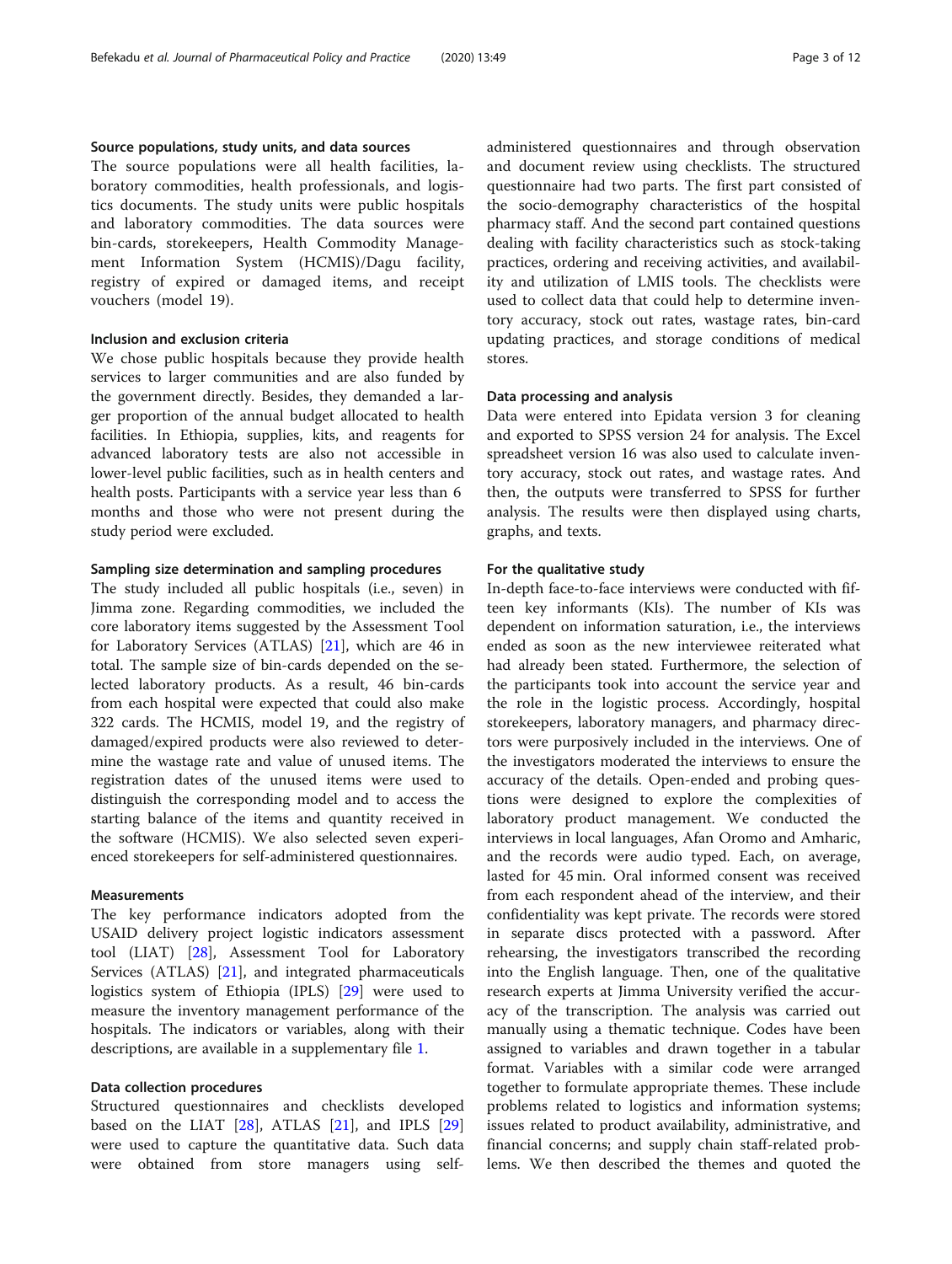views of the interviewees to illustrate the seriousness of the issues.

## Data quality assurance

We pretested 5% of the data collection formats at Bedelle Hospital in Bedelle Zone. The pretest was done to ensure the accuracy of the tools and to determine the approximate amount of time needed to complete the tools. Data collectors of relevant backgrounds (i.e., pharmacy and laboratory) were recruited to gather all relevant quantitative data. Moreover, the investigator provided 2 h of training for the data collectors regarding the data collection procedures by explaining the objectives of the study. The qualitative data were gathered by the investigators to maintain consistency throughout the interviews.

# Operational definitions

Dagu facility: is a locally developed JIS-project delivery software for recording and generating inventory reports.

Facilities: interchangeably used with hospitals.

Formats: mean inventory recording tools.

Laboratory commodities: include key supplies, chemicals, reagents, and kits used for running laboratory tests in the study settings.

Laboratory products: interchangeably used with laboratory commodities.

Over the past 6 months: previous 6 months as of the days of data collection.

Over the last year: a year just before the day of data collection, i.e., April 2018 to March 2019.

Stocktaking practice: physical inventory count.

Waste: unused laboratory commodities because of expiration, loss of shelf life, or damage.

Working stations: section of the medical laboratory layout in which the tests carried out.

# Results

## Characteristics of the hospitals and study participants

Six of the hospitals had received supportive supervision from the Oromia regional health bureau/Jimma zone health department in the last budget year. The area of supervision was mainly bin-card updating practices. The most recent supervision was conducted in the last month (before the study) in one of the hospitals. Concerning the participants' profile, four of them (storekeepers) were druggists with average service years of  $18.3 \pm 4.6$  months. All of them had received an integrated pharmaceuticals logistics system training (Table 1).

# LMIS implementation

All the hospitals implemented LMIS to maintain information about their laboratory commodities. Six of the hospitals had both a paper-based and automated system,

| <b>Table 1</b> The characteristics of the study participants   |
|----------------------------------------------------------------|
| (storekeepers) and public hospitals in Jimma zone, April 30 to |
| May 29, 2019 (n = 7)                                           |

The characteristics of the hospitals

| THE CHARACTERISTICS OF THE HOSPITARS<br>Variables     |                                | Frequency                |  |
|-------------------------------------------------------|--------------------------------|--------------------------|--|
|                                                       |                                |                          |  |
| Received supervision from (i.e., in<br>the last year) | $FMOH^a$                       | 1                        |  |
|                                                       | RHB/7HD <sup>b</sup>           | 6                        |  |
| The most recent supervision                           | Within the last<br>month       | 1                        |  |
|                                                       | Within the last 3<br>months    | 3                        |  |
|                                                       | Within the last 6<br>months    | 3                        |  |
| Area of supervision                                   | Bin-card updating<br>practices | 6                        |  |
|                                                       | Reporting practices            | 4                        |  |
|                                                       | Storage conditions             | 4                        |  |
|                                                       | Waste<br>management            | $\mathfrak{D}$           |  |
| The profiles of the study participants                |                                |                          |  |
| Oualification                                         | Pharmacists                    | 3                        |  |
|                                                       | Druggists                      | $\overline{4}$           |  |
| Service year                                          | 7-12 months                    | 1                        |  |
|                                                       | 13-18 months                   | 3                        |  |
|                                                       | 19-24 months                   | $\mathfrak{D}$           |  |
|                                                       | Above 24 months                | 1                        |  |
|                                                       | Mean services year             | $18.3 \pm 4.6$<br>months |  |
| IPLS <sup>c</sup> training                            |                                | 7                        |  |

<sup>a</sup>Federal Ministry of Health

b Regional Health Bureau/Zonal Health Department

<sup>c</sup>Integrated pharmaceuticals logistics system

i.e., the Dagu facility. The paper-based formats such as bin-cards, delivery notes, reports and requisition forms (RRFs), and internal facility reports and requisition forms (IFRRs) were available and used in more than five facilities (Table [2\)](#page-4-0).

# Bin-card per items and updating practices

Each laboratory commodity selected for the study was physically checked for bin-cards. As a result, 225 (69.9%) of them were with bin-cards. And 130 (57.8%) of the bin-cards were updated in the last 30 days (Fig. [1\)](#page-5-0).

# Physical counts of laboratory commodity and inventory accuracy rates

The interview of the storekeepers indicated that six of the hospitals had done physical counts of their laboratory items in the past year, either quarterly (42.9%) or annually (42.9%) (Fig. [2\)](#page-5-0).

To determine the inventory accuracy rate, the data collectors inspected 225 bin-cards and made physical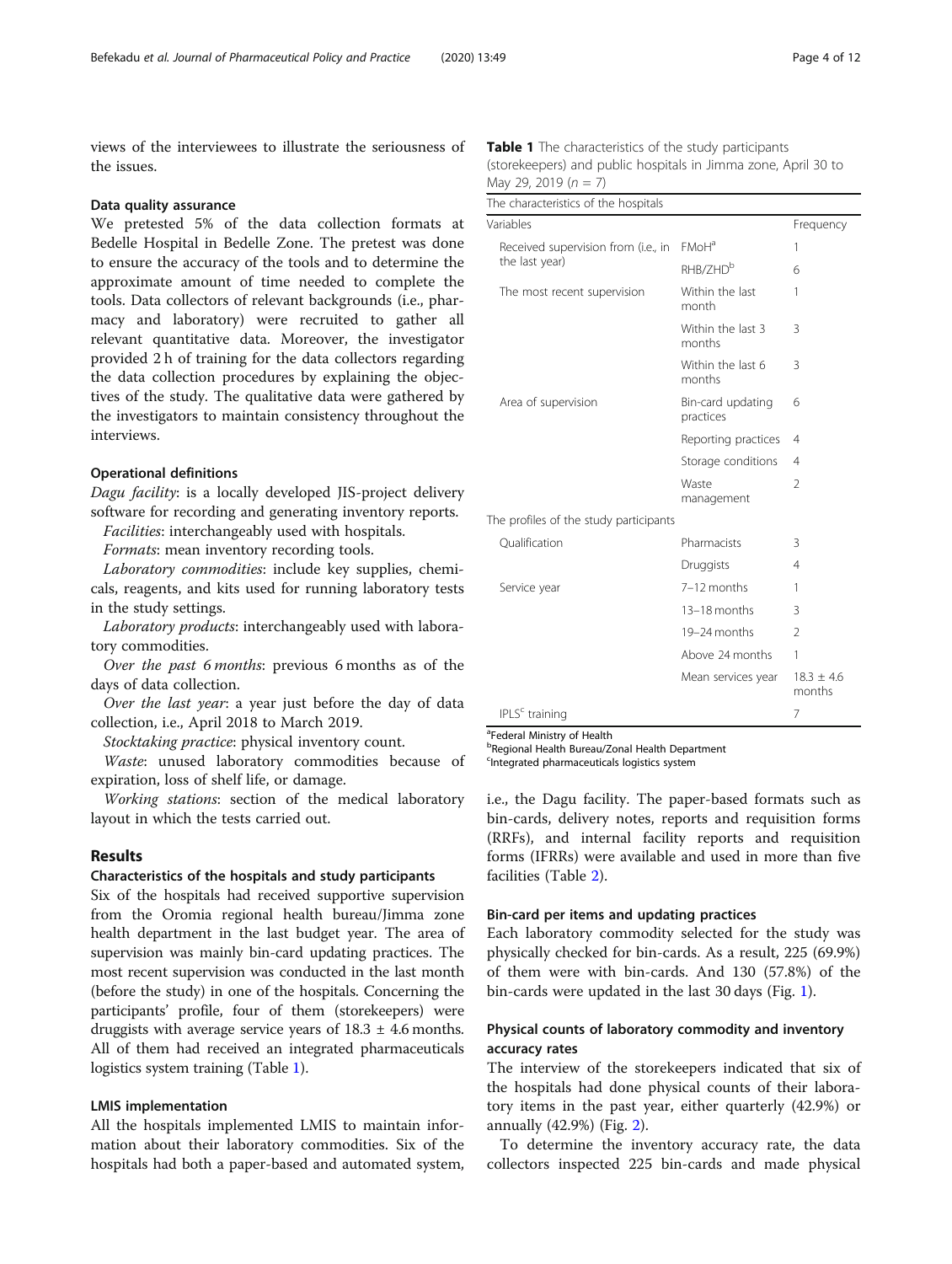<span id="page-4-0"></span>Table 2 Availability and utilization of LMIS tools per facility in selected public hospitals in Jimma zone, April 30 to May 29, 2019  $(n = 7)$ 

| Variable                    |                                                   |             | Frequency |
|-----------------------------|---------------------------------------------------|-------------|-----------|
| Implemented LMIS            |                                                   |             | 7         |
| Type of LMIS<br>implemented | Paper-based only                                  | 1           |           |
|                             | Both paper-based and automated<br>(HCMIS or Dagu) | 6           |           |
| The types of LMIS<br>forms  | Bin-cards                                         | Available   | 7         |
|                             |                                                   | Utilized    | 5         |
|                             | <b>IFRRs</b>                                      | Available   | 7         |
|                             |                                                   | Utilized    | 7         |
|                             | <b>RRFs</b>                                       | Available   | 7         |
|                             |                                                   | Utilized    | 6         |
|                             | Order book                                        | Available 5 |           |
|                             |                                                   | Utilized    | 3         |
|                             | Requisition and order                             | Available   | 3         |
|                             | voucher                                           | Utilized    | 1         |
|                             | Delivery note                                     | Available   | 7         |
|                             |                                                   | Utilized    | 7         |

counts of the respective laboratory commodities. As a result, 93 (41.3%) bin-cards had a final balance higher than the actual numbers. Yet only 69 (30.7%) of the bincards had zero inconsistencies (Fig. [3](#page-6-0)).

# Ordering and receiving processes of laboratory commodities

In four of the hospitals, the quantification process is performed by pharmacists mainly using average monthly consumption (AMC) data (five hospitals). On the other hand, all the facilities had submitted their orders to the Ethiopian pharmaceuticals supply agency (EPSA), Jimma hub, and five of them had also sent to private suppliers for resupply. A purchase order in three of the hospitals initiated when the need for a product arises only. In four of the hospitals, the last report for resupply was prepared and submitted in the past 2 months before data collection. Four of the facilities had placed at least one emergency order in the last 6 months before the study (Table [3\)](#page-6-0).

# Storage conditions

Seventeen questions/indicators were prepared to assess the storage condition of laboratory commodities. Accordingly, the hospitals met 70.6% of the storage requirements but were still below the desired criteria. Only one hospital had fulfilled 80% of the acceptable storage conditions. In five of the hospitals, cartons were either not placed on the right side or crushed due to mishandling; the items were exposed to fluorescent light and damaged. On the other side, none of the hospitals stocked flammable and dangerous goods separately from other health supplies. The storage space of the three hospitals was not adequate for the proper handling of laboratory commodities. They stored outdated or defective goods along with usable commodities. They also lacked firefighting devices. Yet all hospitals used product identity stickers, secured the store with a lock and key, and shielded products from direct sunshine at all hours of the day and during all seasons (Table [4](#page-7-0)).

# Availability of laboratory commodities

Based on the ending balance and physical verification, 37 (80.4%) of the commodities were available on the day of the visit. The items with zero balance include sodium chloride reagent, diethyl-ether 3%, blood agar, McConkey, Muller Hinton, powder Hb, triple sugar iron agar (TSI), oxidase reagent, and typing antisera. The retrospective review of the most recent 3 months data in bincard and Dagu facility indicated that almost the entire laboratory items except xylene, stat-pack (HIV test kit), and examination gloves were out of stock at least for a day. The average duration of stock out was 8.5 days. Of the items, apron (plastic) and soap/hand rub alcohol were not in stores for several days, 34 and 23 days, respectively (supplementary file [2\)](#page-9-0).

# Wastage rates

The registry of damaged or expired items over the last year (April 2018 to March 2019) showed that nearly half (47.8%) of the selected commodities had a history of loss or expiration. Safranin O, Gram stain reagent (iodine), Gram stain reagent (alcohol), Acid-alcohol solution, and Sensitivity antibiotic discs had high levels of waste ranging from 50 to 100%. The overall wastage rate was about 27.2%. In terms of value, around 10,248.5 US dollars lost as a result of expiration, loss of shelf life, or any other damage. Hematology autoanalyzer reagent kit (2826.9 USD), HIV test kit 1st response (2142.4 USD), and CD4 test reagent (1200.7 USD) accounted for the highest value of the loss (Table [5\)](#page-8-0).

# Qualitative results

The qualitative results were systematically analyzed and grouped into themes.

# Logistics and information systems related

The absence of standard ordering systems for different laboratory commodities made the inconsistent flow of information, which in turn caused financial decisions difficult. How much to request for some products depended on previous consumption data, the number of tests carried out, and stock out of supplies. Besides, the order pattern for these different commodities is often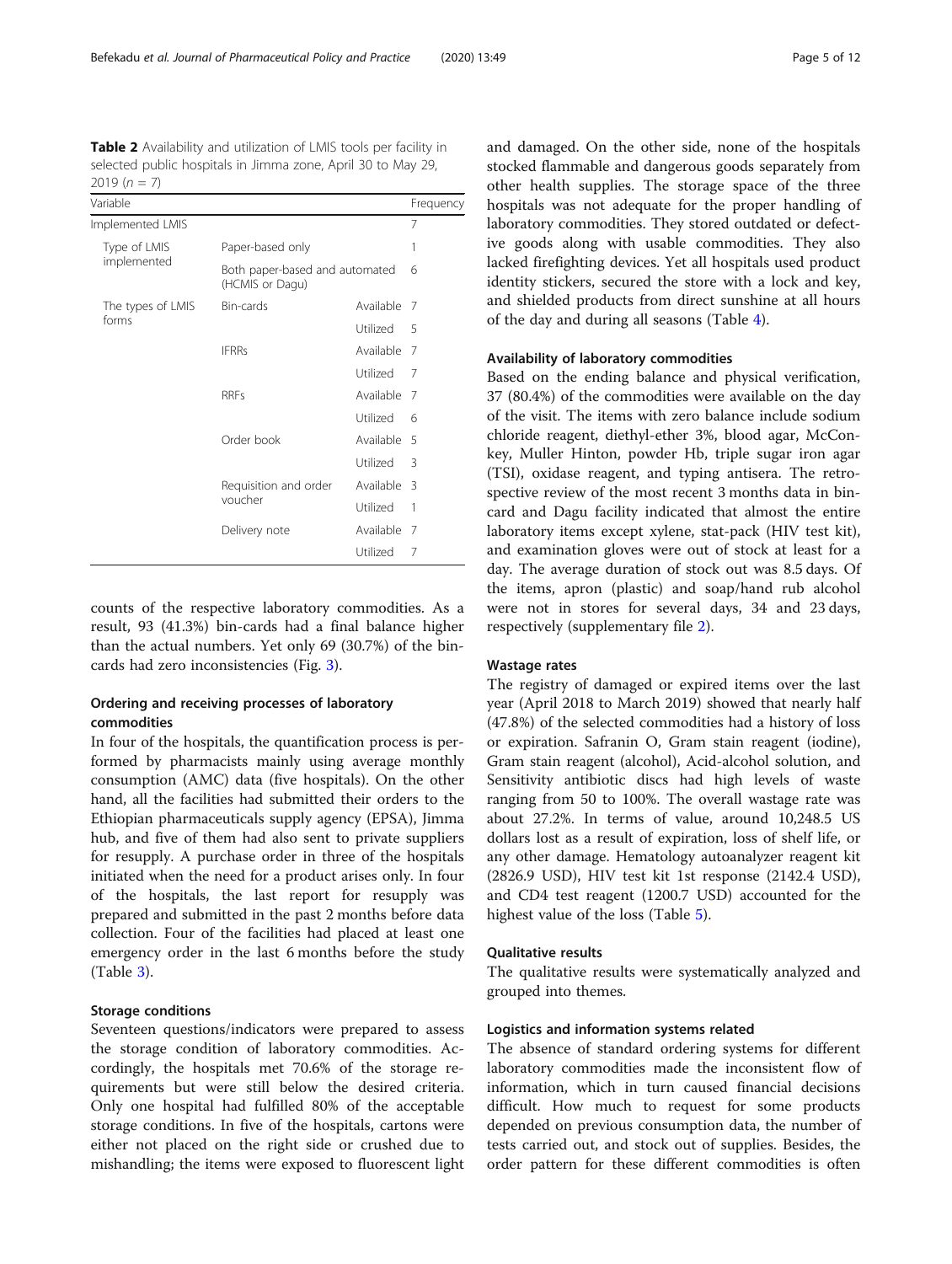<span id="page-5-0"></span>

variable. Despite the use of the Health Commodity Management Information System (HCMIS) program, issues remain due to the reasons mentioned above. Additionally, failure of the staff in updating data in HCMIS was another bottleneck, though the facilities received continuous support from a partner, AIDS-free project.

# Product availability issues

Most of the laboratory commodities were not available at the supplier side (both EPSA and private suppliers, especially the sole suppliers), and the problems were even severe for closed system laboratory machines. These closed-circuit machines use reagents provided by a single supplier. Such sole suppliers do not deliver a sufficient quantity of reagents, mainly because of foreign exchange shortages. One of the key informants explained as follows,

"I am a logistics officer in my hospital and worked for the past two years. Most often, the sole suppliers failed to fulfill our requirements. For example, if we request 40 units, they offer only 5% of the orders."

As far as customer care is concerned, the interviewees stated that patients/clients often worry about having laboratory tests in a private clinic, because most of the time, the intended testing might not be carried out in public hospitals due to a lack of supplies. Since any patient coming to the hospitals may have the opportunity to visit the laboratory, the availability of tests prescribed for the patients is indeed a question of their satisfaction.

One of the laboratory managers explained it as follow

"Most of the time, patients were complaining about lab services. Even sometimes, simple tests like stool

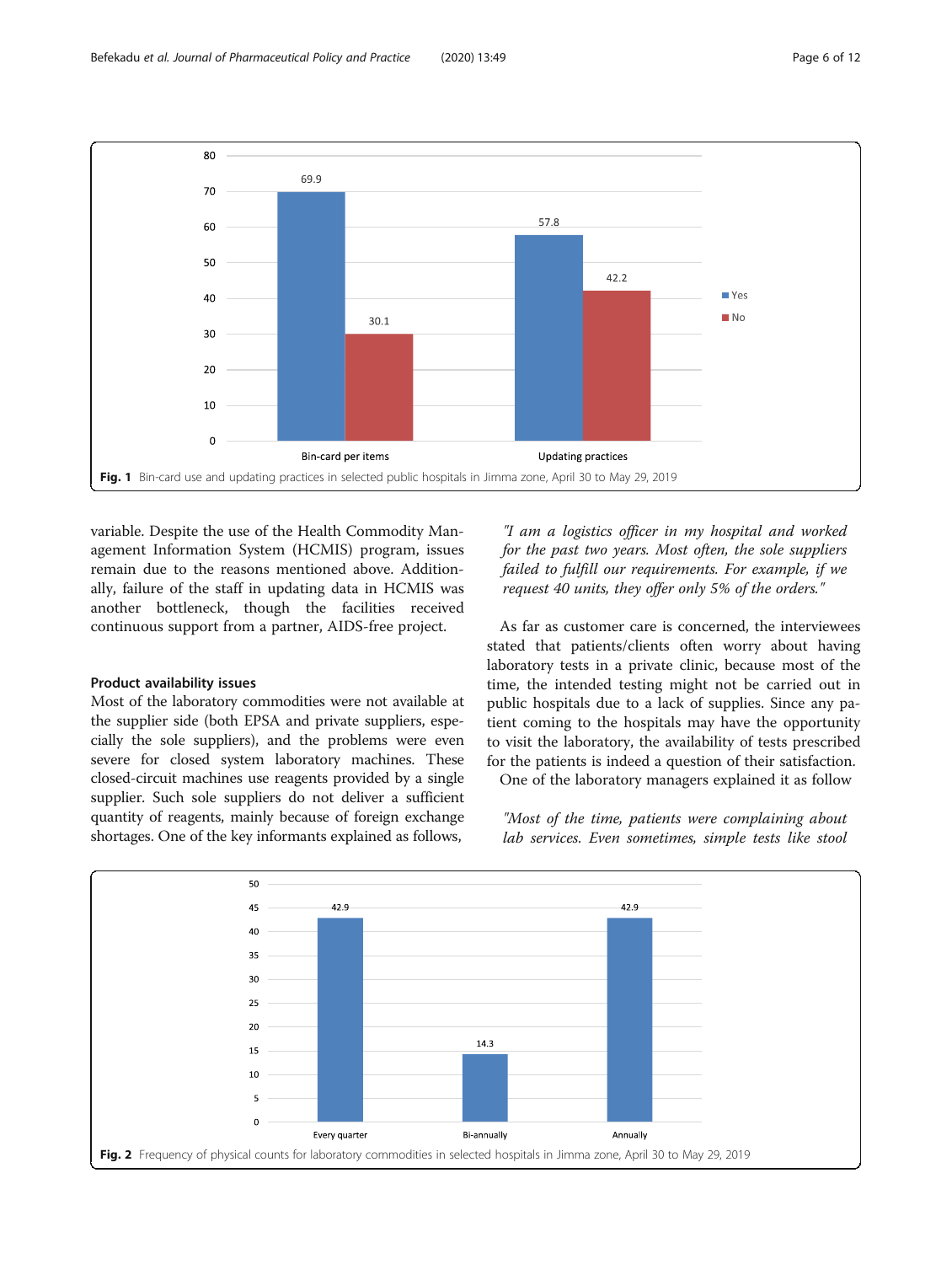<span id="page-6-0"></span>

or urine examinations may not be conducted, due to stock out of one or more reagents."

# Administrative, financial, and facility-related problems

Hospitals have experienced extreme budget constraints in ensuring an appropriate inventory. The laboratory and pharmacy heads reported that the budget allocated

Table 3 Ordering and receiving processes of laboratory commodities in selected public hospitals in Jimma zone, April 30 to May 29, 2019  $(n = 7)$ 

| Questions/variables                                                |                                      | Frequency      |
|--------------------------------------------------------------------|--------------------------------------|----------------|
| Who determines how much to order?                                  | Pharmacy                             | $\overline{4}$ |
|                                                                    | Laboratory                           | 1              |
|                                                                    | <b>Both</b>                          | $\mathfrak{D}$ |
| Types of data elements used to<br>calculate how much to order?     | Average monthly<br>consumption       | 5              |
|                                                                    | Number of tests                      | 1              |
|                                                                    | Stock remaining in<br>the laboratory | 1              |
| Where reports submitted to                                         | Jimma FPSA hub                       | 7              |
|                                                                    | Private suppliers                    | 5              |
| When was the last report submitted<br>for resupply                 | Last month                           | 3              |
|                                                                    | Within the past 2<br>months          | 4              |
| Frequency of orders                                                | Quarterly                            | $\mathcal{P}$  |
|                                                                    | Every 6 months                       | $\mathfrak{D}$ |
|                                                                    | When need arises                     | 3              |
| How many emergency orders have<br>you placed in the last 6 months? | None                                 | 3              |
|                                                                    | At least once                        | 4              |
| Delivery time                                                      | Less than 2 weeks                    | $\mathcal{P}$  |
|                                                                    | 2 weeks to a<br>month                | 3              |
|                                                                    | Between 1 and 2<br>months            | $\mathfrak{D}$ |

to medical supplies was not adequate. Besides, the toplevel management attention to pharmaceuticals, including laboratory supply management, was low. In most of the facilities, failure to timely arrange vehicles and the delayed submission of reports to suppliers were also other bottlenecks next to financial problems. The interviewees stressed that hospital managers consider laboratory items as other stationery products. One of the store managers reported as follow,

"hospital management gives poor attention to pharmacy services. For instance, when we request a transportation service to pick commodities from suppliers, we most often have to wait at least for a month. Since the products are not timely collected, the vendors adjust the amount of supply usually to less than the required quantities. As a result, the probability of stock out at the supplier side is more likely. It, in turn, leads to stock out of items in the hospital. Hence, laboratory service providers are usually complaining about the absence of commodities to run tests."

Concerning the service facilities, most of the refrigerators in the study hospitals were not medical refrigerators, i.e., they were home/kitchen refrigerators and did not have any embedded or external monitoring devices. No data loggers were connected to evaluate the past performance of the refrigerators. The hospitals had frequent electrical interruptions, and some of them did not have a back-up generator, or the available one was of limited capacity. Internet access was yet another problem for hospitals. One of the key informants reported

"We requested the hospital management several times to buy a high capacity generator and to fix the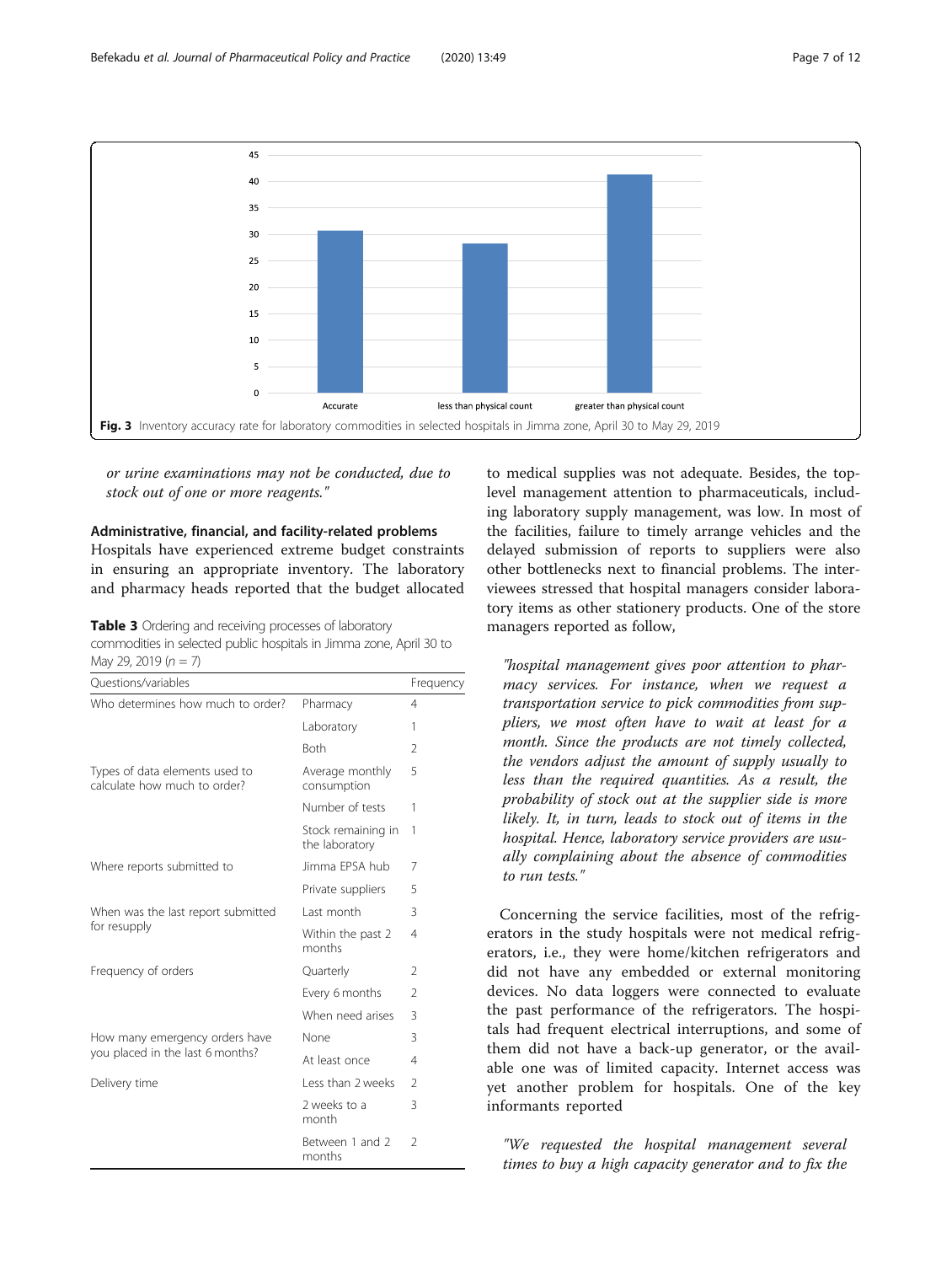<span id="page-7-0"></span>Table 4 Storage conditions for laboratory commodities in selected hospitals in Jimma zone, April 30 to May 29, 2019 ( $n =$ 7)

| Variables/questions                                                                                                                                                                                                                            | Frequency<br>$(\% )$ |
|------------------------------------------------------------------------------------------------------------------------------------------------------------------------------------------------------------------------------------------------|----------------------|
| Products that are ready for distribution are arranged so<br>that identification labels and expiry dates and/or<br>manufacturing dates are visible.                                                                                             | 7 (100)              |
| Products are stored and organized in a manner accessible<br>for first-to-expire, first-out (FEFO) counting, and general<br>management.                                                                                                         | 5(71.4)              |
| Cartons and products are in good condition, not crushed<br>due to mishandling. If cartons are open, determine if<br>products are wet or cracked due to heat/radiation<br>(fluorescent lights in the case of gloves, cartons right-side<br>up). | 1(14.3)              |
| The facility makes it a practice to separate damaged and/<br>or expired products from usable products and removes<br>them from inventory.                                                                                                      | 4 (57.2)             |
| Products are protected from direct sunlight at all times of<br>the day and during all seasons.                                                                                                                                                 | 7(100)               |
| Cartons and products are protected from water and<br>humidity during all seasons.                                                                                                                                                              | 4 (57.2)             |
| The storage area is visually free from harmful insects and<br>rodents. (Check the storage area for traces of rodents<br>[droppings or insects].)                                                                                               | 6(85.7)              |
| The storage area is secured with a lock and key but is<br>accessible during normal working hours; access is limited<br>to authorized personnel.                                                                                                | 7 (100)              |
| Products are stored at the appropriate temperature during<br>all seasons according to product temperature<br>specifications.                                                                                                                   | 6(85.7)              |
| The roof is always maintained in good condition to avoid<br>sunlight and water penetration.                                                                                                                                                    | 7(100)               |
| The storeroom is maintained in good condition (clean, all<br>trash removed, sturdy shelves, organized boxes).                                                                                                                                  | 7 (100)              |
| The current space and organization are sufficient for<br>existing products and reasonable expansion (i.e., receipt of<br>expected product deliveries for foreseeable future).                                                                  | 4 (57.2)             |
| Products are stacked at least 10 cm off the floor.                                                                                                                                                                                             | 5 (71.4)             |
| Products are stacked at least 30 cm away from the walls<br>and other stacks.                                                                                                                                                                   | 3(42.9)              |
| Products are stacked no more than 2.5 m high.                                                                                                                                                                                                  | 7(100)               |
| Fire safety equipment is available and accessible (any item<br>identified as being used to promote fire safety should be<br>considered).                                                                                                       | 4(57.1)              |
| Products are stored separately from insecticides and<br>chemicals.                                                                                                                                                                             | 0                    |
| Average storage condition.                                                                                                                                                                                                                     | 70.6%                |
| Number of hospitals that meet the optimal storage<br>condition, i.e., $\geq 80\%$ .                                                                                                                                                            | 1(14.3)              |

internet connection issues, but no response. Since the existing generator cannot maintain the cold chain system for longer time during a power interruption, cold chain items often become useless."

# Supply chain staffs related

The key informant revealed that in most of the hospitals, logistics/supply chain staffs, including storekeepers, were not as much committed to executing their tasks at the desired level. Most of them were negligent in maintaining logistics information. Bin-cards were not updated each time transactions conducted. Consequently, data related to the amount received, distributed/issued, damaged/expired could not be easily accessible. One of a pharmacy head described,

"There is no obvious explanation of why store managers failed updating bin-cards; this is just due to pessimistic behavior and occasionally negligence. When requested why they did not do it, most of them replied that they are busy."

On the other hand, some staff had lack of knowledge about laboratory commodity inventory management. The interviewees clarified that the issue had been traced to the program during formal higher education. The pharmacy curriculum had gabs in the area of laboratory commodity management. It was entirely theoretical based which could not equip with the requisite skills. There was also a challenge in hospitals in addressing skills deficits through short-term training. As a result, it was difficult for most workers to decide how much, when, and how to order laboratory products. One of a store person illuminated as follows,

"I am a store manager in my hospital, and I have experience of more than a year in my current position. However, as far as my knowledge is concerned, there is no short-term training on the supply chain management of laboratory commodities. Hence, I always face challenges in quantifying and preparing purchase orders for these laboratory items."

# **Discussion**

The ultimate goal of inventory management is to ensure an optimal supply of goods for which customers can access the services they want at a reasonable cost [[8](#page-10-0), [30](#page-11-0)]. For this reason, the provision and use of LMIS tools, the preservation of data, the regular tracking of stocks, the minimization of record errors, and the appropriate storage conditions would protect goods from stock out and wastage to accomplish the intended target [[11](#page-10-0), [31](#page-11-0)].

In the current study, almost all the required manual LMIS tools were available in the hospitals. However, not all of them were fully utilized. For example, 97 (30.1%) of the total estimated bin-cards for the selected main items were not held together with the goods. It is a large figure, particularly for high-value items where the decision to purchase impacts the use of budget. The finding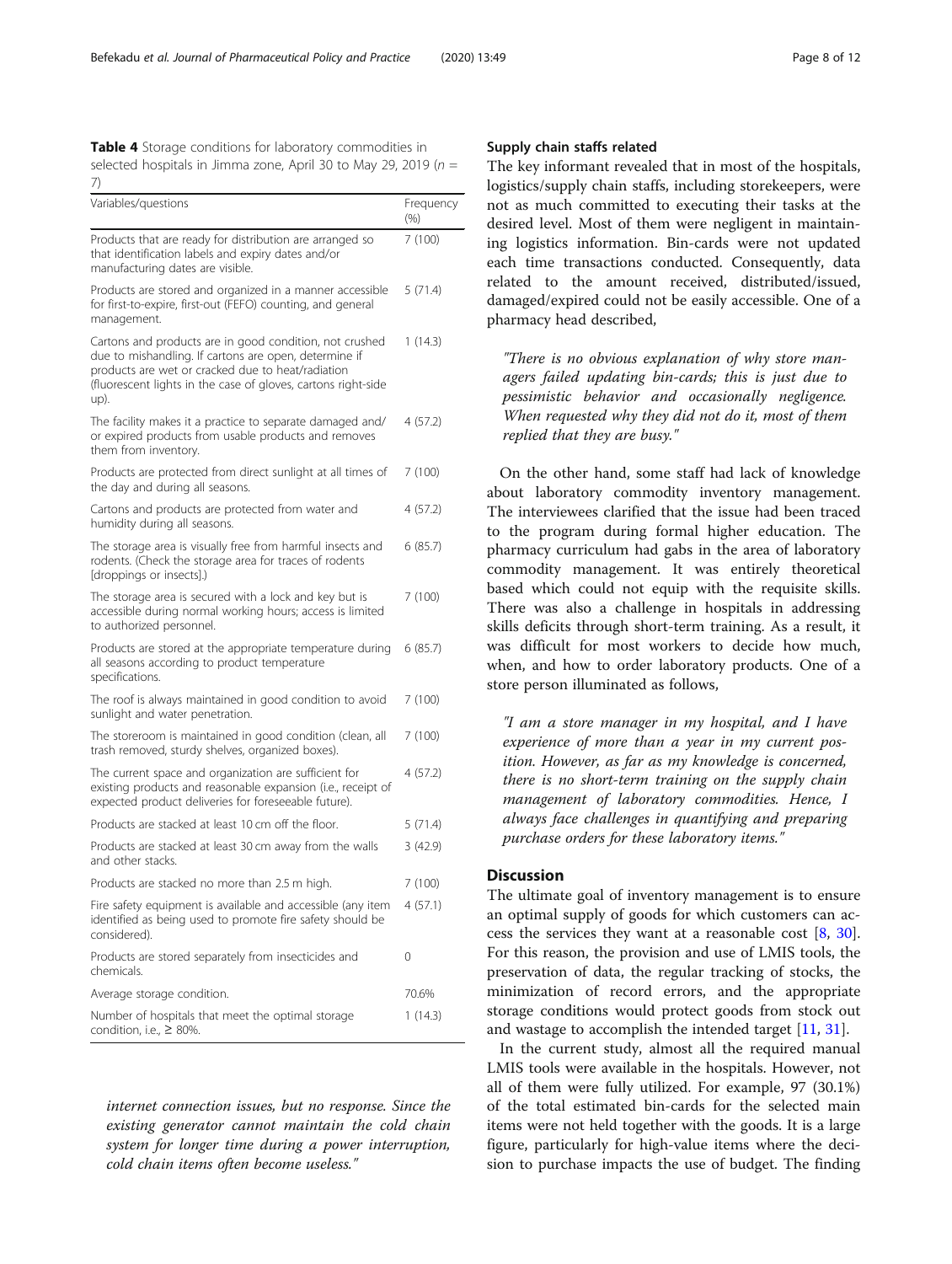| Item description                              | Units          | Amount<br>wasted     | *Total<br>quantities<br>of items<br>in the<br>year | Wastage<br>rate $(\%)$ | Value of wasted items |                   |
|-----------------------------------------------|----------------|----------------------|----------------------------------------------------|------------------------|-----------------------|-------------------|
|                                               |                |                      |                                                    |                        | Unit price (USD)      | Total price (USD) |
| Safranin O                                    | 1 <sub>L</sub> | 13                   | 13                                                 | 100                    | 1.3                   | 17.3              |
| Gram stain reagent, iodine                    | 1 <sub>L</sub> | 11                   | 14                                                 | 78.6                   | 1.3                   | 14.6              |
| Gram stain reagent, alcohol                   | 1 <sub>L</sub> | 23                   | 36                                                 | 63.9                   | 2.0                   | 45.7              |
| Acid-alcohol solution                         | 1 <sub>L</sub> | 15                   | 25                                                 | 60                     | 7.8                   | 117.6             |
| Sensitivity antibiotic discs                  | 1 ampoule      | 50                   | 100                                                | 50                     | 7.8                   | 388.9             |
| Hematology autoanalyzer reagent kit           | 1 test         | 28                   | 76                                                 | 36.8                   | 101.0                 | 2826.9            |
| Chemistry autoanalyzer reagent kit, GOT (AST) | 1 test         | 23                   | 67                                                 | 34.3                   | 26.3                  | 603.8             |
| HIV test kit 3rd response                     | 1 test         | 17                   | 77                                                 | 22.1                   | 37.7                  | 640.4             |
| HIV test kit 1st response                     | 1 test         | 104                  | 493                                                | 21.1                   | 20.1                  | 2142.4            |
| Gram stain reagent, crystal violet            | 1 <sub>L</sub> | 6                    | 32                                                 | 18.8                   | 4.4                   | 26.3              |
| Carbol Fuchsin (Basic Fuchsin), 1%            | 1 <sub>g</sub> | 11                   | 61                                                 | 18                     | 3.9                   | 43.0              |
| Chemistry autoanalyzer reagent kit, glucose   | 1 test         | 10                   | 63                                                 | 15.9                   | 18.8                  | 187.7             |
| Immersion oil                                 | 1 mL           | 18                   | 139                                                | 13                     | 4.9                   | 88.6              |
| HIV test kit 2nd response                     | 1 test         | 25                   | 216                                                | 11.6                   | 34.0                  | 850.8             |
| Pregnancy test kit                            | 1 test         | 31                   | 275                                                | 11.3                   | 13.9                  | 429.4             |
| Formalin, solution                            | 1 <sub>L</sub> | 15                   | 139                                                | 10.8                   | 2.7                   | 40.7              |
| Methylene blue solution                       | 1 <sub>L</sub> | 9                    | 90                                                 | 10                     | 1.7                   | 14.9              |
| Methanol                                      | Bottle         | 2                    | 25                                                 | 8                      | 8.1                   | 16.2              |
| Chemistry autoanalyzer reagent kit, creatine  | 1 test         | 3                    | 48                                                 | 6.3                    | 19.6                  | 58.7              |
| CD4 test reagents                             | Kit            | $\overline{2}$       | 35                                                 | 5.7                    | 600.4                 | 1200.7            |
| RPR/VDRL kit                                  | Kit            | 3                    | 150                                                | $\overline{2}$         | 13.8                  | 41.3              |
| Alcohol 70%                                   | 1 <sub>L</sub> | 19                   | 2352                                               | 0.8                    | 23.8                  | 452.9             |
|                                               |                | Average wastage rate |                                                    | 27.2                   | Total (USD)           | 10,248.5          |

<span id="page-8-0"></span>Table 5 Wastage rates and value of unused laboratory commodities in selected hospitals in Jimma zone, April 30 to May 29, 2019

\*Beginning balance plus total received quantities in between April 2018 and March 2019

is lower compared to the previous East Wollega report, where 100% of bin-cards used  $[10]$  $[10]$ . The reason for the disagreement between the two studies might be the difference in inventory control systems employed to manage the items. In the former study, the program drugs are managed through a forced ordering system where health facilities are expected to submit reports every 2 months to a supplier [[29\]](#page-11-0). Therefore, top-level managers exclusively regulate the facilities. Nonetheless, in the current study, facilities do reporting whenever they need refilling. Hence, they may use an estimated quantity for a purchase order.

On the other hand, the use of recording tools alone could not be sufficient; they need to be updated consistently within 30 days [\[11](#page-10-0), [21\]](#page-10-0) and documented accurately as well. Accurate data reporting is one step in ensuring the availability of laboratory commodities. Every piece of information provides room for sound logistics decisions at each level of the supply chain [\[32\]](#page-11-0). Bin-cards are

immediate sources of information for store managers and those interested in checking or knowing the stock status of any product. The accuracy of a bin card shows the efficiency and commitment of those involved in managing laboratory commodities [\[33](#page-11-0)–[35](#page-11-0)]. In the present study of the total bin-cards assessed, 69 (30.7%) and 130 (57.8%) of them were completed accurately and updated in the past 30 days, respectively. These findings suggest that the hospitals did not have quality information to allow informed decision-making on inventory levels. The result for updating practices is comparable with a study done in Lesotho  $[36]$  $[36]$  $[36]$  and Addis Ababa  $[37]$  $[37]$ , where 53% and 50% of bincards updated, respectively. However, the inventory record accuracy is much lower compared to the findings from a study conducted in Zimbabwe [[16](#page-10-0)], wherein 60% of cards filled accurately. The in-depth interviews revealed that the store personnel in the current study were negligent and less committed to inventory management. On the other hand, the workers argued that they had a lack of skill and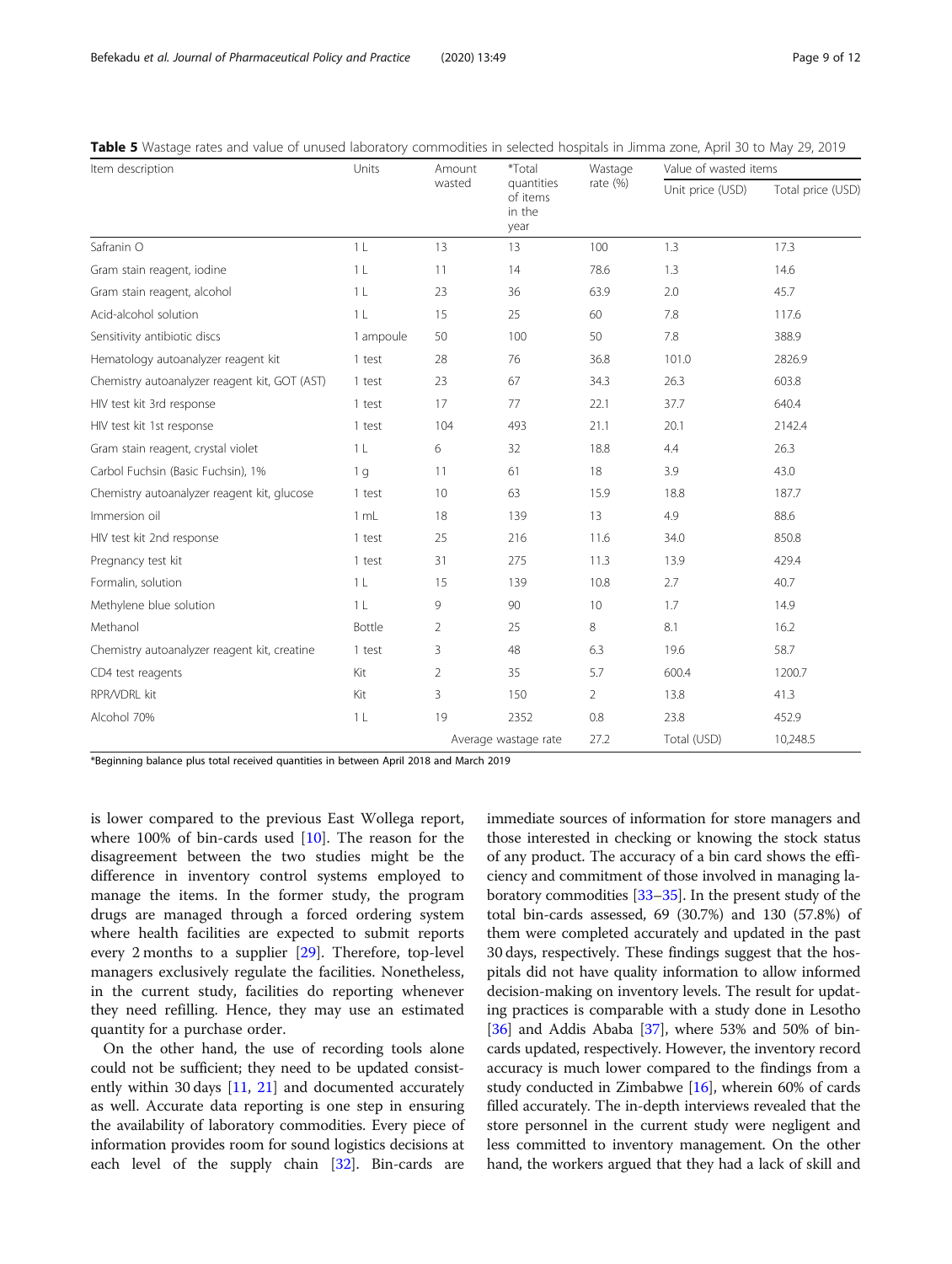<span id="page-9-0"></span>experience in laboratory inventory management because of the absence of training related to laboratory products.

Physical counting is one of the mechanisms for controlling inventory. It allows logisticians to verify the level of their goods, confirm if the forms are completed correctly, and to check whether unused, defective, or obsolete medicines present in the stock [\[38](#page-11-0), [39](#page-11-0)]. The current study disclosed that only three hospitals conformed to the national guideline. The guideline recommends conducting a physical inventory count at least quarterly at the medical stores [[3\]](#page-10-0). These are indications of loose stock control, which probably result in more wastes and stock out of supply from the facilities. Based on the qualitative findings, the potential causes for the weak practices could be the absence of proactive supervision by senior management, absence of short-term training, and lack of engagement on the part of store managers.

The other important aspect of inventory management is the preservation of appropriate product storage conditions. The storage area has to be dry, well-lit, wellventilated, out of direct sunlight, complete with safety equipment (for example, fire extinguisher), clean, of sufficient space, and with standard pallets and shelves [\[40](#page-11-0)]. In the current study, six of the hospitals had met 70.6% of the required storage criteria. It is better compared to previous reports from Lesotho (57.4%) [\[36](#page-11-0)] and Addis Ababa (63.6%) [\[37](#page-11-0)] but still less than the desired threshold (i.e.,  $\geq$  80%) [\[11](#page-10-0)]. Almost all the hospitals in the current study have failed in keeping dangerous chemicals and insecticides separately and shielding products like gloves from direct fluorescent light. These could be mainly because of a lack of commitment from store managers and the respective administrators.

In this study, 19.6% of the core laboratory products were not available on the day of the visit, and 47.8% of them had zero balance at least once in the past 3 months with mean stock-out duration of 8.54 days. It is suggestive of a high prevalence of out-of-stock for laboratory supplies, chemicals, and reagents. The absence of these key laboratory products just for a day has a substantial effect on service quality and customer satisfaction [[38](#page-11-0)]. Besides, a single test may require multiple reagents and supplies concurrently. As a result, a lack of a specific reagent can disrupt the proposed service [[41\]](#page-11-0). The findings of the present report are comparatively higher than those of the study performed among health facilities in Tanzania, where 30.8% of the goods were out of facilities [\[42](#page-11-0)]. The variation might be due to the different challenges the hospitals in the current study had faced. The in-depth interviews showed that the facilities experienced a lack of commitment from hospital managers, inadequate supply from sources, especially for closed-system machines, budget constraints, and transportation problems.

In the case of laboratory commodity waste, almost half of the chosen products have been damaged, expired, or lost shelf-life at least once over the last year (between April 2018 to March 2019), with a wastage rate of 27.2%. This figure is lower than a report from Rwanda, where the level of waste was estimated to be 42% [\[15\]](#page-10-0). Nonetheless, it is far higher than the national baseline data, i.e., less than 2% [[43](#page-11-0)]. It might be due to inappropriate storage conditions, lack of facilities like standard refrigerators, and frequent power interruptions. Approximately US\$ 10,248.48 lost due to the damage or expiration of laboratory products in the present study hospitals. It is of great value to the health care sector in developing countries, such as Ethiopia, where about 80% of the demand for pharmaceuticals met by imports [\[44\]](#page-11-0). The current finding is lower compared to the previous study conducted in public hospitals in South Africa [\[45\]](#page-11-0), wherein US\$ 44,624.98 (R 700,000) lost as a result of expiration. The variance may be due to the disparity between the types of products under investigation. The previous study had investigated the waste of medicinal products.

As a limitation, this study used data from medical stores to determine the incidence of laboratory wastes since the investigators were unable to obtain complete data from the hospital workstations.

## Conclusions

In general, the hospitals had an ineffective inventory management system for laboratory products. Many of them had inappropriate storage facilities, a high incidence of waste, stock out of core laboratory commodities, and ineffective information systems. All of them faced significant problems like budget constraints, lack of dedication from managers and staff at the operational level, absence of supportive training in laboratory logistics, insufficient infrastructure, and frequent supply interruption from vendors. These suggest weak coordination between the players in the supply chain of laboratory items. There should be continuous communications between the hospitals' logistics officers and the respective administrators. Hence, the facilities' managers should mobilize resources, organize training in collaboration with partners or schools, conduct regular supervision to evaluate the strength and weakness of the laboratory logistics operations, and ensure the quality of logistics information.

## Supplementary information

Supplementary information accompanies this paper at [https://doi.org/10.](https://doi.org/10.1186/s40545-020-00251-1) [1186/s40545-020-00251-1](https://doi.org/10.1186/s40545-020-00251-1).

Additional file 1. The descriptions, formula, interpretation, and data sources of the main indicators/variables used in the current study. Additional file 2.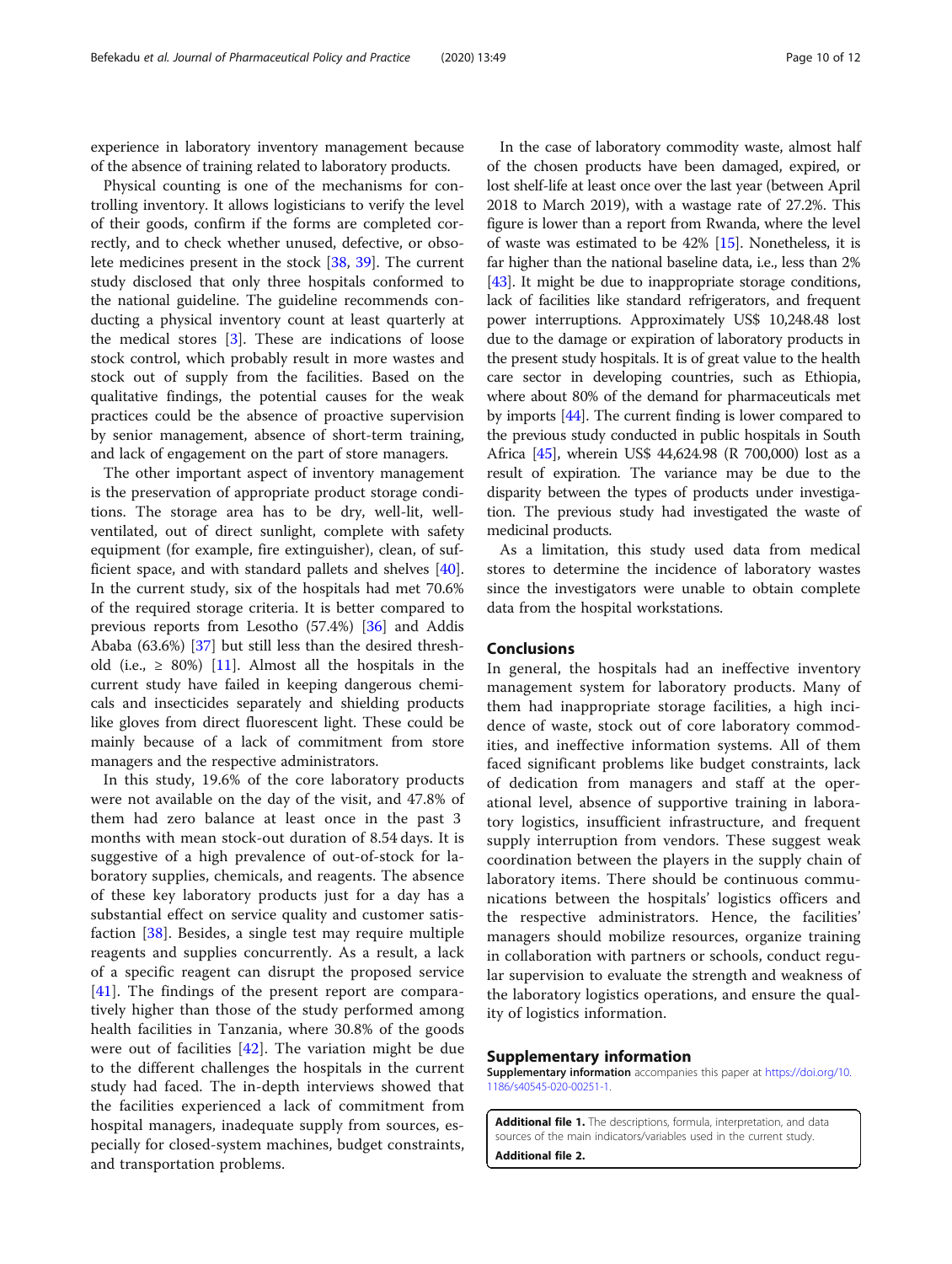# <span id="page-10-0"></span>Abbreviations

AMC: Average monthly consumption; ATLAS: Laboratory Services Assessment Tool; EPSA: Ethiopian Pharmaceuticals Supply Agency; FMoH: Federal Ministry of Health; HCMIS: Health Commodity Management Information System; IFRR: Internal facility report and requisition forms; IPLS: Integrated pharmaceuticals logistics system; KIs: Key informants; LIAT: Logistics Indicators Assessment Tool; LMIS: Logistics Management Information Systems; RHB: Regional Health Bureau; RRF: Report and requisition forms; SPSS: Statistical Package for the Social Sciences; USAID: United States Agency for International Development; USD: United States dollar; ZHD: Zonal Health Department

## Acknowledgements

The authors would like to thank Jimma University for creating the opportunity and also covering the stationary and data collection costs. We are also grateful to the public hospitals of Jimma zone for their kind cooperation.

#### Authors' contributions

AB participated in the designing of the study, reviewed articles, involved in the data collection process, analyzed data, interpreted data, and participated in the sequence alignment. WC participated in the design of the study, involved in data analysis, and interpretation and drafting the manuscript. DK involved in data analysis, interpretation, and drafting of the manuscript. TG participated in the design of the study, reviewed articles, involved in the data collection process, analyzed data, interpreted data, participated in the sequence alignment, drafted the manuscript, and communicated for publication. All authors read and approved the final manuscript.

#### Funding

Jimma University had covered stationary and data collection costs.

#### Availability of data and materials

The data sets generated during and/or analyzed during the current study are available from the corresponding author on reasonable request.

#### Ethics approval and consent to participate

Ethical clearance has been received from the Institutional Review Board of Jimma University (IRB) (Ref.no.IHRPGD/607/2019) on 17 April 2019. Then, letters of permission were received from the Federal Ministry of Health and Oromia Regional Health Bureau. Finally, the Chief Executive Officers/Medical Directors of the Hospitals contacted through letters obtained from the higher officials. Throughout the data collection, we preserved the professional and social principles and did not indicate the identities of the facilities and participants in the data collection tools. An oral consent form was also received from the respondents to ascertain that they can participate in the study.

# Consent for publication

Not applicable

#### Competing interests

The authors declare that they have no competing interests.

#### Author details

<sup>1</sup>Hospital Pharmacy, Jimma Medical Center, Jimma, Ethiopia. <sup>2</sup>School of Medical Laboratory Sciences, Faculty of Health Sciences, Jimma University, Jimma, Ethiopia. <sup>3</sup>Department of Pharmaceutics, School of Pharmacy, Faculty of Health Sciences, Jimma University, Jimma, Ethiopia. <sup>4</sup>Department of Social and Administrative Pharmacy, School of Pharmacy, Faculty of Health sciences, Jimma University, Jimma, Ethiopia.

# Received: 14 April 2020 Accepted: 8 July 2020 Published online: 04 September 2020

#### References

1. Usaid|Deliver project. Lessons learned in managing national laboratory supply chains. 2009; Available from: [http://iaphl.org/wp-content/uploads/2](http://iaphl.org/wp-content/uploads/2016/05/Lesson-Learned-Managing-National-Lab-Supply-Chains.pdf) [016/05/Lesson-Learned-Managing-National-Lab-Supply-Chains.pdf.](http://iaphl.org/wp-content/uploads/2016/05/Lesson-Learned-Managing-National-Lab-Supply-Chains.pdf) Accessed 15 Mar 2019.

- 2. Birx D, De Souza M, Nkengasong JN. Laboratory challenges in the scaling up of HIV, TB , and malaria programs the interaction of health and laboratory systems , clinical research , and service delivery. AmJ Clin Pathol. 2009;131(6):849–51.
- 3. Federal Ministry of Health. Federal Ministry of Health. Ethiopian hospital services transformation guidelines chapter 10 : pharmacy service Ethiopian hospital management initiative,2017; Available from: [https://www.](https://www.ghsupplychain.org/sites/default/files/2018-11/Pharmacy) [ghsupplychain.org/sites/default/files/2018-11/Pharmacy](https://www.ghsupplychain.org/sites/default/files/2018-11/Pharmacy) Services. Accessed 20 Mar 2019.
- 4. Leung NZ, Chen A, Yadav P, Gallien J. The impact of inventory management on stock-outs of essential drugs in Sub-Saharan Africa : secondary analysis of a field experiment in Zambia. PLoS One. 2016;11(5):1–18.
- 5. Chopra S. Supply chain management; strategy, planning and operation. 6th ed; 2013. p. 529.
- 6. Neale JJ, Tonnlin BT, Willenns SP. The role of inventory in superior supply chain performance. In: The practice of supply chain management: where theory and application converge. 1st ed; 2004. p. 31–59.
- 7. Rushton A, Rushton A. Handbook of logistics and distribution management. 5th ed; 2014. p. 688.
- 8. Toomey JW. Inventory management: principles , concepts and techniques Materials Management I Logistics Series. 2nd ed; 2000. p. 226.
- 9. USAID|Deliver project. The logistics handbook: a practical guide for the supply chain management of health commodities. USAID | Deliv Proj Task Order 1, 2011;174. Available from[:http://deliver.jsi.com/dlvr\\_content/](http://deliver.jsi.com/dlvr_content/resources/allpubs/guidelines/LogiHand.pdf) [resources/allpubs/guidelines/LogiHand.pdf](http://deliver.jsi.com/dlvr_content/resources/allpubs/guidelines/LogiHand.pdf). Accessed 04 Apr 2019.
- 10. Tiye K, Gudeta T. Logistics management information system performance for program drugs in public health facilities of East Wollega Zone, Oromia regional state, Ethiopia. BMC Med Inform Decis Mak. 2018;18(1):1–13.
- 11. Shewarega A, Dowling P, Necho W, Tewfik S, Yiegezu Y. Ethiopia: national survey of the Integrated Pharmaceutical Logistics System. 2015. p. 84. Available from: [https://apps.who.int/medicinedocs/documents/s21807en/](https://apps.who.int/medicinedocs/documents/s21807en/s21807en.pdf) [s21807en.pdf](https://apps.who.int/medicinedocs/documents/s21807en/s21807en.pdf). Accessed 13 Mar 2019.
- 12. Tegbaru B, Meless H, Kassu A, Tesema D, Gezahegn N, Tamene W, et al. Laboratory services in hospitals and regional laboratories in Ethiopia. Ethiop J Heal Dev. 2004;18(1):6–10.
- 13. Olmsted SS, Moore M, Meili RC, Duber HC, Wasserman J, Sama P, et al. Strengthening laboratory systems in resource-limited settings. Am J Clin Pathol. 2018;134(3):374–80.
- 14. Mesfin EA, Taye B, Belay G, Ashenafi A, Girma V. Factors affecting quality of laboratory services in public and private health facilities in Addis Ababa, Ethiopia. EJIFCC. 2017;28(3):205–23.
- 15. Lijdsman C., C. Onyango, Gatera A, Saleeb S, Tarrafeta B, Gabra M. Assessment of the health commodity supply sector in Rwanda, September 2003. Arlington; 2004. Available from: [https://www.who.int/hiv/amds/en/](https://www.who.int/hiv/amds/en/country8.pdf.%20Accessed%20on%20April%2017) [country8.pdf.](https://www.who.int/hiv/amds/en/country8.pdf.%20Accessed%20on%20April%2017) Accessed 17 Apr 2019.
- 16. Nyenwa, Jabulani, Alt D, Karim A, Kufa T, Mboyane J, et al. Zimbabwe HIV & AIDS logistics system assessment. Arlington; 2005. Available from: [https://](https://www.rhsupplies.org/uploads/tx_rhscpublications/DOC95.pdf) [www.rhsupplies.org/uploads/tx\\_rhscpublications/DOC95.pdf.](https://www.rhsupplies.org/uploads/tx_rhscpublications/DOC95.pdf) Accessed 05 Apr 2019.
- 17. Nyogea DS, Said H, Mwaigomole G, Stoeckle M, Felger I, Hatz C, et al. An assessment of the supply chain management for HIV / AIDS care and treatment in Kilombero and Ulanga districts in southern Tanzania. 2015;  $17(2) \cdot 1 - 9$
- 18. EHNRI. Master plan for the public health laboratory system in Ethiopia second edition (2009 – 2013). Addis Ababa,Ethiopia; 2009. Available from: <http://www.ephi.gov.et/images/downloads/Ethiopia> Lab Master Plan\_2nd Edition.pdf. Accessed 03 May 2020.
- 19. Ethiopian Pharmaceuticals Supply Agency. EPSA 2019 EFY Annual Performance Report. Addis Ababa; 2019. Available from: [https://epsa.gov.et/](https://epsa.gov.et/download/plans-and-updates/?wpdmdl=2522&ind=WVBuk4ARqeGgEbqjS2eDuw-gP8nsOuECdaX3bPlsxMRtMId3V7GtsfqaTQZT36HtFqgkBFasD6MQRrmmovTuRw) [download/plans-and-updates/?wpdmdl=2522&ind=WVBuk4ARqeGgEbqjS2](https://epsa.gov.et/download/plans-and-updates/?wpdmdl=2522&ind=WVBuk4ARqeGgEbqjS2eDuw-gP8nsOuECdaX3bPlsxMRtMId3V7GtsfqaTQZT36HtFqgkBFasD6MQRrmmovTuRw) [eDuw-gP8nsOuECdaX3bPlsxMRtMId3V7GtsfqaTQZT36HtFqgkBFasD6](https://epsa.gov.et/download/plans-and-updates/?wpdmdl=2522&ind=WVBuk4ARqeGgEbqjS2eDuw-gP8nsOuECdaX3bPlsxMRtMId3V7GtsfqaTQZT36HtFqgkBFasD6MQRrmmovTuRw) [MQRrmmovTuRw.](https://epsa.gov.et/download/plans-and-updates/?wpdmdl=2522&ind=WVBuk4ARqeGgEbqjS2eDuw-gP8nsOuECdaX3bPlsxMRtMId3V7GtsfqaTQZT36HtFqgkBFasD6MQRrmmovTuRw) Accessed 21 Mar 2019.
- 20. Chae B. Developing key performance indicators for supply chain: an industry perspective. Supply Chain Manag. 2009;14(6):422–8.
- 21. Diallo, Abdourahmane, Teclemariam L, Felling B, Ronnow E, Hart C, et al. Assessment tool for for laboratory services. Arlington; 2017. Available from: [https://www.ghsupplychain.org/sites/default/files/2019-07/ATLAS/lab/log/](https://www.ghsupplychain.org/sites/default/files/2019-07/ATLAS/lab/log/assess_2017.pdf) [assess\\_2017.pdf.](https://www.ghsupplychain.org/sites/default/files/2019-07/ATLAS/lab/log/assess_2017.pdf) Accessed 03 Apr 2019.
- 22. Getachew S. Determinants of performance of pharmaceuticals inventory control system in North wollo and Waghiimera zone. Wollo University; 2015. Available from: [https://www.researchgate.net/profile/Samuel\\_Getachew/](https://www.researchgate.net/profile/Samuel_Getachew/publication/281114501_Determinants_of_performance_of_pharmaceuticals_inventory_control_system_in_North_wollo_and_Waghiimera_zone/links/55d6d84608ae9d65948bfb49/Determinants-of-performance-of-pharmaceuticals-inventory-control-system-in-North-wollo-and-Waghiimera-zone.pdf?origin=publication_detail)